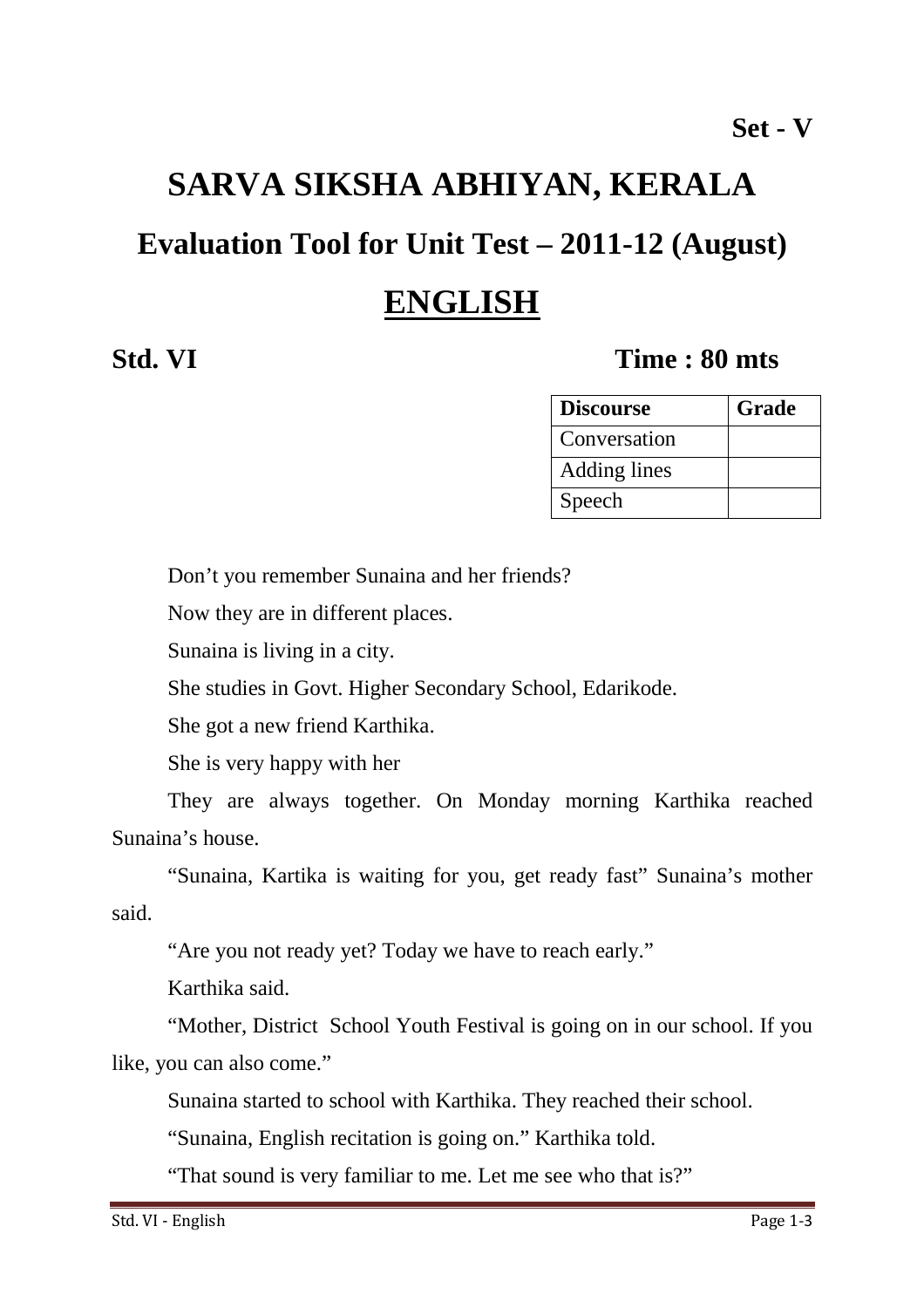Sunaina ran to the hall. "Oh! It is my Diya.

Sunaina got thrilled to see her old friend.

After the programme. Sunaina went to Diya.

"Hai, Sunaina… what a pleasant surprise," Diya hugged her.

#### **Activity – I : Write the Conversation between Diya and Sunaina**

 "Sunaina, It's time for poem writing. It is in Room No. 12" Karthika said in between.

"Ok, Diya we will meet again.

Sunaina moved to room No. 12

"Children, you have to write a poem on the theme *'friend'* Gopu master announced.

Sunaina started to write

*I like my friend I can play with her I love my friend I can dance with her* 

### **Activity – II : Add Four more lines to this**

By the evening the Competition results of that day was announced, Sunaina won the first prize in Poem writing, She jumped with happiness. Karthika embraced her. The school staff held a meeting.

"We have to congratulate her.!" Headmaster suggested. "We shall arrange a public function." Everybody supported. Next day afternoon the meeting started. Headmaster began his speech, congratulating Sunaina."

#### Std<del>. v1 - English Page 2-3</del> **Activity – III : Write the Headmaster's speech**